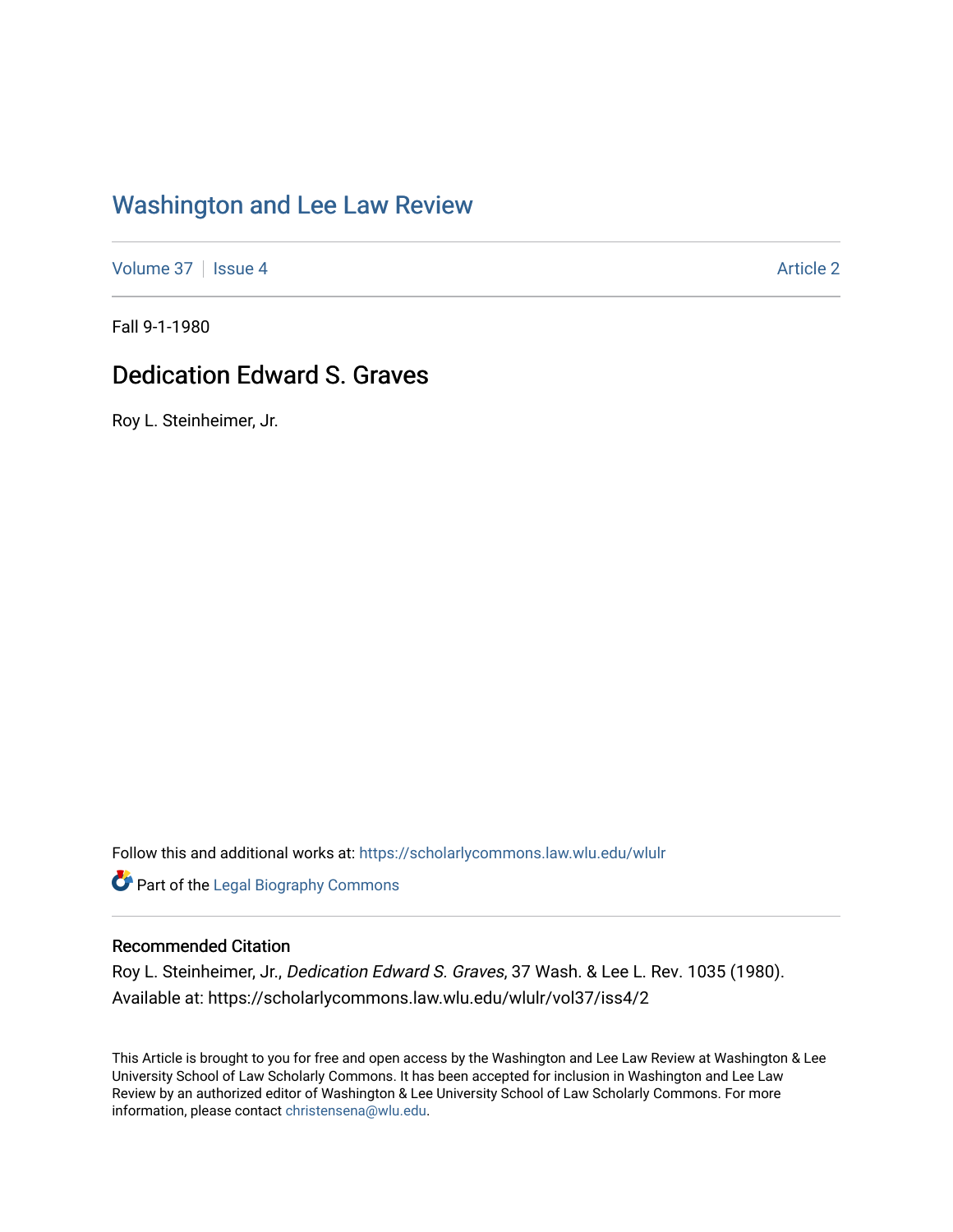### **Washington and Lee Law Review**

*Member of the National Conference of Law Reviews*

Volume XXXVII Fall **1980** Number 4

# **Dedication**

#### EDWARD **S.** GRAVES\*

Roy L. STEINHEIMER<sup>\*\*</sup>

Edward Graves was an established professorial figure at our law school when I first arrived on the campus. At our first meeting in the law school, he was accompanied **by** his huge, menacing German shepherd dog, Otto. They were, indeed, a fearsome pair. But **I** soon learned that Edward was as gentle as Otto seemed to be ferocious. In my early days at the law school, Otto frequently accompanied Edward to school. While students were careful not to invade Otto's turf, Edward, like the Pied Piper, always had a group of adoring students in tow. As time went on, Otto seemed to lose interest in law school and his attendance became sporadic but Edward never lost his attraction for our law school throughout his illustrious teaching career with us.

Edward is a man with boundless energy and a bubbling enthusiasm for anything which interests him, and his interests are wide ranging. Given the chance, he would instruct in yoga as knowledgeably as he did in law. His zest as a teacher was infectious. Any course Edward taught had a unique "Gravesian" quality which drew students like a magnet because his classes always were vibrant, informative and fun. Few are the teachers who are as affectionately remembered **by** former students as is Edward Graves. **All** of us, faculty and students alike are the better for our association with him. Because of his retirement, we have lost him as a teacher, but we are fortunate to have him as a friend.

**<sup>\*</sup>** Partner, Edmunds, Williams, Robertson, Sackett, Baldwin **&** Graves, Lynchburg, Virginia; Lecturer in Law (retired), Washington **&** Lee University;, B.A. **1930,** M.A. **1931,** Washington **&** Lee University;, **J.D. 1935,** Harvard University. **\*\*** Dean, School of Law, Washington **&** Lee University;, A.B. **1937,** University **of** Kan-

**sas; J.D.** 1940, University of Michigan.